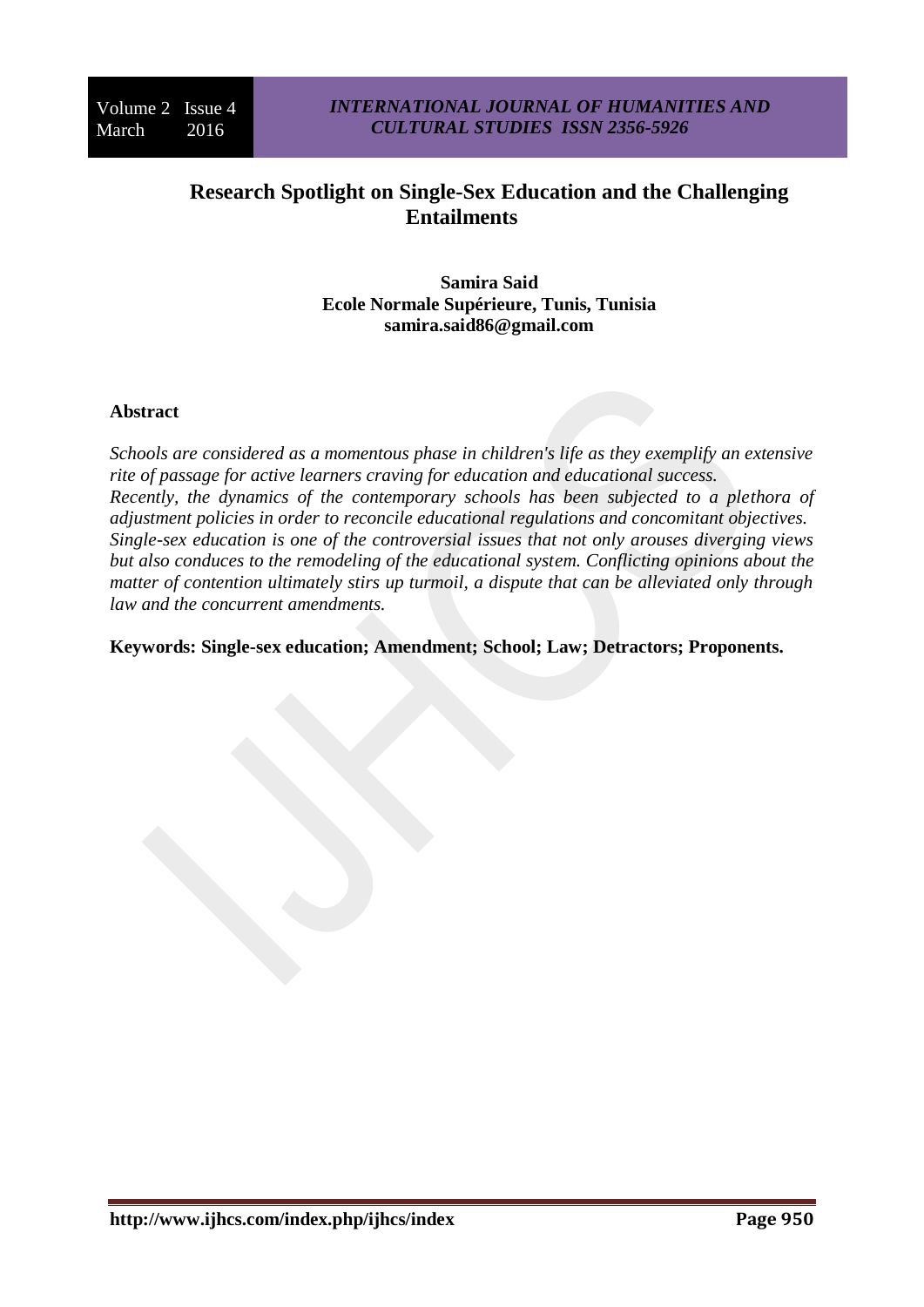# **I/ Introduction:**

School life is one of the most dynamic aspects of life. But in today's society, the school system is undergoing many vicissitudes and is therefore being labeled as a hectic annex of the societal development and changes.

Teaching boys and girls separately was an anachronous concept that has been gaining more prominence nowadays. It has long existed in private schools but it has become a new issue for public schools.

According to the National Association for Single-Sex Public Education: in 1998, only 4 public schools offered single-sex classes compared to 540 in 2010.

In Dallas, Texas, Irma Rangel Young Women's Leadership School was the first single-sex public school for girls to be founded in 2004, followed by 140 public schools on a national scale during the same year. Then, the Barack Obama Male Leadership Academy was the second single gender school for boys to open its door in 2011 in the same state.

The controversial issue has been fueled by opposing views and inevitably debate heated up. While detractors of the initiative maintain that these new endeavors cultivate gender stereotypes, ironically, supporters of these programs argue that gender stereotypes would be quelled by those very same single-sex programs.

#### **II/ Single-Sex Education from a legal perspective:**

Title IX is a codified section of the U.S Education Amendments of 1972, enacted by the 92nd U.S Congress, made effective on June 23rd, 1972, and enforced by the U.S Department of Education's Office for Civil Rights. It is a federal law that formally forbids discrimination on the basis of sex in education programs or activities that are financially funded on a federal level. It goes as the following: "No person in the United States shall, on the basis of sex, be excluded from participation in, be denied the benefits of, or be subjected to discrimination under any education program or activity receiving federal financial assistance."<sup>1</sup>

The Title IX Amendments of the Civil Rights Act of 1964 were passed in 1972 to ensure equal access, participation and opportunity regardless of gender. Most feminists stood up for this law to ban sex discrimination from any educational program funded by the government.

Initially, the Title IX allowed separate classes between boys and girls for certain areas of studies, for example for physical education or sex education classes. The new regulations stipulate that schools offering single-sex classes can be funded by the government only if these programs are voluntary and not compulsory.

In the 1996 case of United States v. Virginia, a milestone case through which the Supreme Court revoked the Virginia Military Institute's authorization to offer male-only admission policy, the Supreme Court ruled single-sex public education constitutional only if comparable classes and services are equally provided for both sexes.

After 30 years of policy that prohibits gender discrimination in public schools, the Bush administration aimed at reforming the 1972 Education Act which prohibits gender

<sup>1</sup> 20 U.S. Code § 1681 - Sex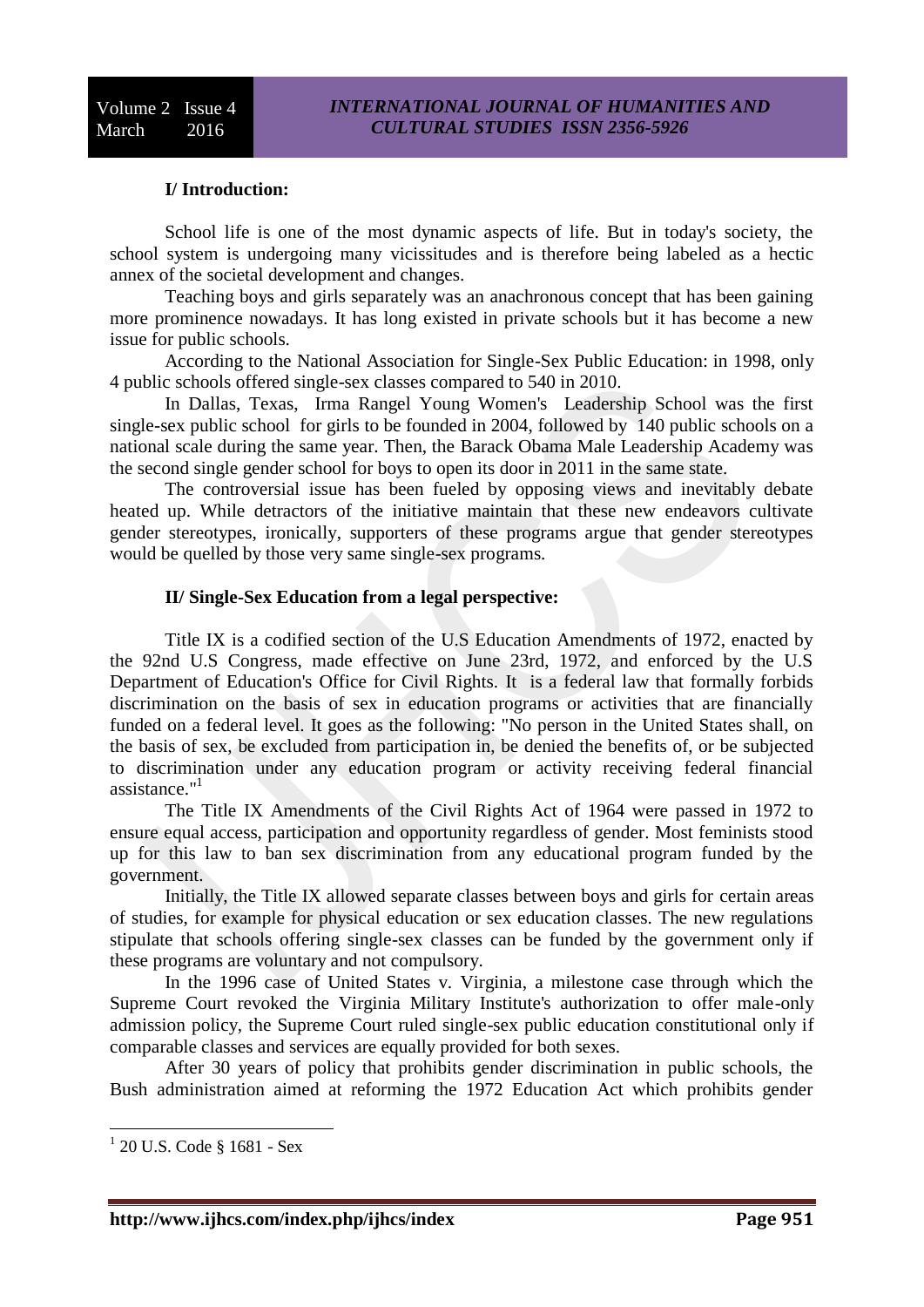discrimination in public schools, through a federally subsidized education programs in order to supply educators with the needed freedom to set up single-sex classes and schools and promote same-sex schooling.

Bush wanted to provide American education authorities with more power and freedom to initiate single-sex education programs.

Bush's supporters were mainly conservative educational traditionalists and feminists who claimed that single-sex education enhances girls' self-esteem and boosts girls' academic achievements in subjects like math and science.

Hence, the Education Department firmly intended to amend the Title IX regulations (Education Act, 1972) in order to expand public school alternatives , enhance educational attainment, and endow parents with the right to opt for what is most suitable for their children: single-sex or coeducational classes.

In this context, Educational Secretary Rodney Paige stated the following: "Our goal is to provide schools with as much flexibility as possible to offer students programs that meet their needs."<sup>2</sup>

In due course, Bush approved and signed the Congress' Education Bill which legally stipulated school districts' rights to receive federal funding. Some funds of Bush's No Child Left Behind education plan would be used to promote single-sex classes programs and to establish single-sex schools and classes provided that analogous educational training and amenities are accessible to both girls and boys.

Hence, the Congress approved to provide \$450 million for what they considered as ground-breaking instructive agenda despite the resentments of the ACLU (American Civil Liberty Union) and the AAUW (American Association of University Women) who claimed that focus should be laid on improving education and not lingering on futilities that reinforce stereotypes and drive the education officials' attention away from the primary purpose: leaving no child behind.

Prior to 2006 Title IX regulations, detractors of single-sex education condemned the latter and claimed that it violated the U.S Constitution and more specifically the equal protection clause of the 14th Amendment to the U.S C constitution.

In 2006, The Department of Education issued new Title IX regulations requested by a provision in the No Child Left Behind Act which conferred exceptional limberness upon the educational institutions which receive federal financial assistance. The primary objective is to provide single-sex classes and extra-curricular activities which apply to non-vocational classes in both public and private elementary and secondary schools.

Education Secretary Margaret Spellings moderated the federal regulations, an action that paved the way for new federal rules which authorise districts to offer single-sex schools and classes only if some conditions such as voluntary participation and the availability of comparable courses to both sexes are met.

Hence, according to NASSPE, coeducational public schools are allowed to provide single-sex classrooms only if the schools shall:

"1) provide a rationale for offering a single-gender class in that subject. A variety of rationales are acceptable, e.g. if very few girls have taken computer science in the past, the school could offer a girls-only computer science class;

 $\overline{a}$ 

 $2^2$  Collins, Dan. «Bush Push For Single-Sex Schools.» CBS (2002).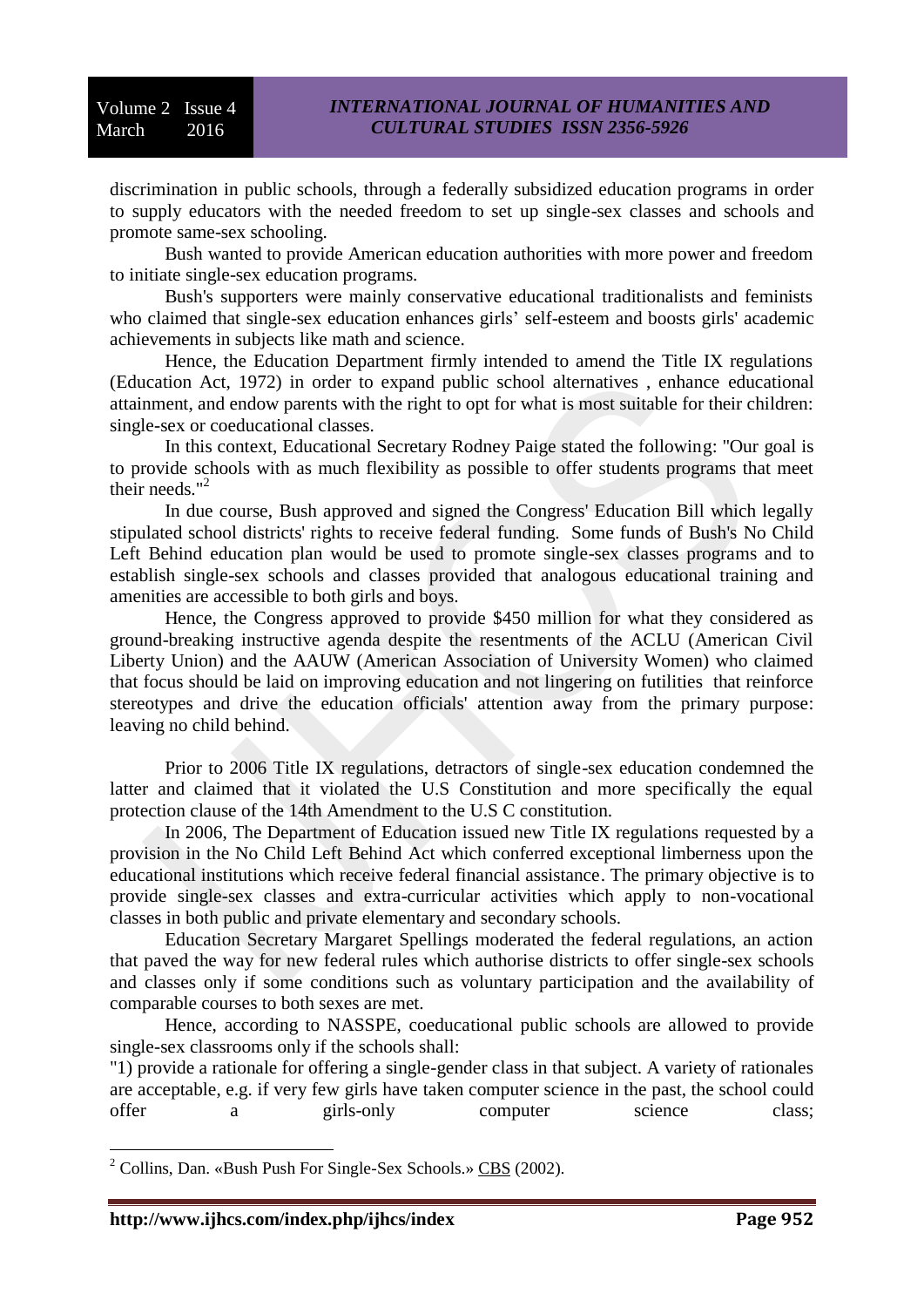2) provide a coeducational class in the same subject at a geographically accessible location. That location may be at the same school, but the school or school district may also elect to offer the coeducational alternative at a different school which is geographically accessible. The term "geographically accessible" is not explicitly defined in the regulations. 3) conduct a review every two years to determine whether single-sex classes are still necessary to remedy whatever inequity prompted the school to offer the single-sex class in the first place."<sup>3</sup>

The new regulations also approve the establishment of single-sex classes in independent schools, not necessarily within the coeducational institutions. Thus, single sexschools are excused from the first and third requirements and charter schools are excused from all the above requirements. Hence, single-sex is legal as long as school administrators abide by these regulations.

Therefore, under the newly revised Title IX, the very same federal law that prohibits sex discrimination in education, public schools are allowed to provide single-sex classes if they meet the criteria delineated in the above mentioned new regulations. The classes' objectives lie in the reformation of the teaching strategies so that educational reforms would be achieved. The single-sex classes must also be voluntary, and an equivalent coed opportunity must be provided for students in the same school. The law did not make singlesex education compulsory but it authorized schools to consider the options as long as options are the same between boys and girls.

# **III/ Single-sex education: The Dissentious Debate 1/ The Exponents' Standpoint**

Some parents prefer enrolling their children in single-sex schools because of the distraction of the opposite sex. They reckon there would be neither pressure nor stress for girls to compete with boys in subjects like mathematics and science (generally referred to as male-dominated subjects). On the other hand, there would be no pressure for boys who can unreservedly attend, and be more motivated to attend, courses like music and poetry (commonly labeled as female-dominated subjects).

From another perspective, advocates of single-gender education maintain that better achievements and increase in graduation rates are contingent on the establishment of singlesex classes. Besides, disciplinary and behavioural issues are solved because there are learning and behavioural differences between boys and girls. Some argue that female brains develop differently, so they should be educated separately for better teaching and learning. They also make a sweeping assumption about the needs of each sex: While boys need space, girls are more inclined to engage in group discussion.

In his 2011 article, Study: Single-sex education may do more harm than good, Michael Alison Chandler (an education journalist at the Washington Post, also covering D.C. schools) denounces what a group of psychologists, child development specialists, and a neuroscientist specialized in gender claimed regarding single-sex education.

<sup>3</sup> Retrieved April 2, 2008 from http://www.singlesexschools.org/legal.html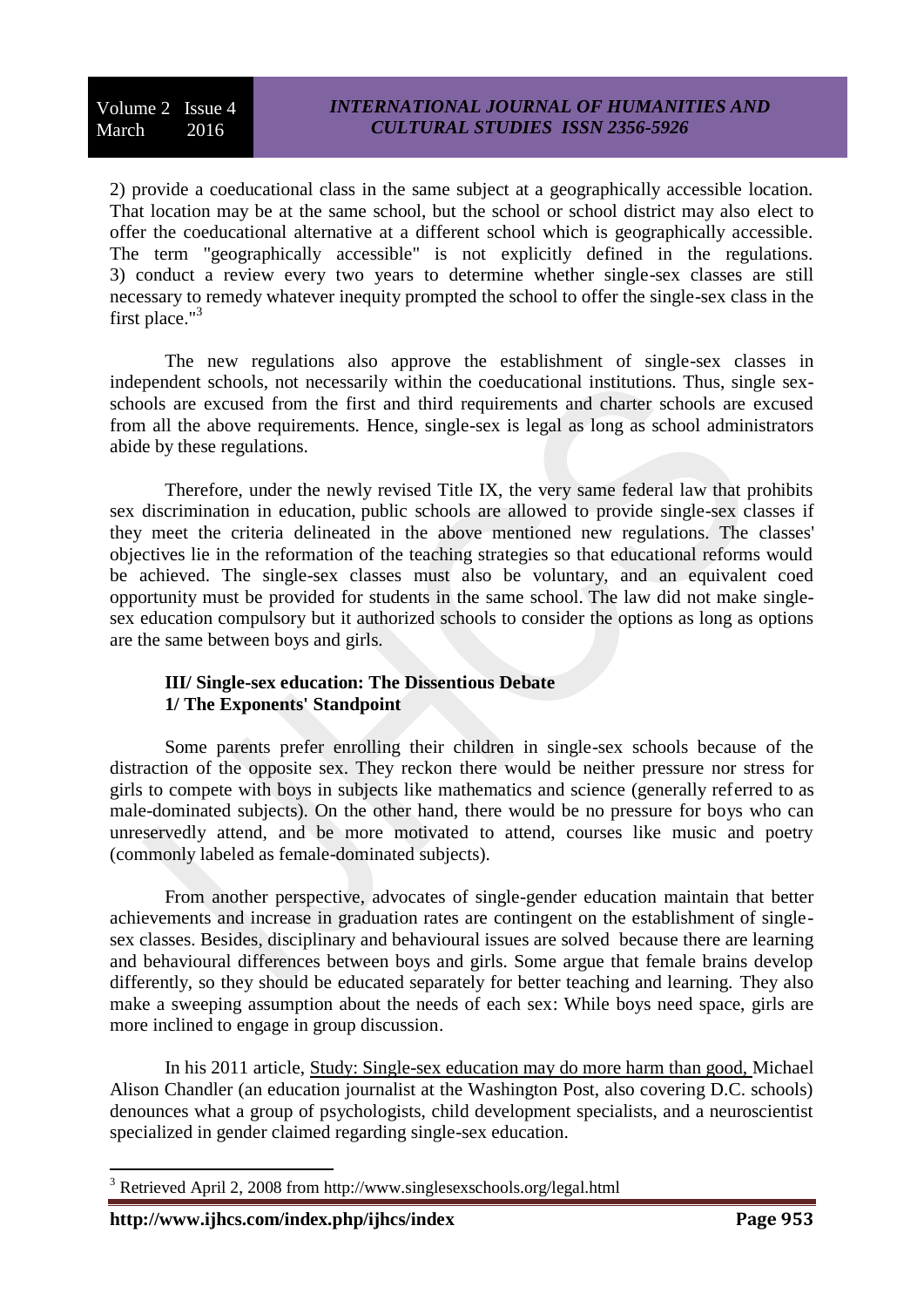He condemns their assertions when they agree that "there is no empirical evidence that single-sex schools success stems from their single-sex organization."<sup>4</sup> Actually, they rather contend that success is rather related to the preeminence of the learners, the curriculum, and the motivating teaching techniques and that sex separation reinforce sexism and gender stereotypes. They even vainly appealed to President Obama to revoke the 2006 regulations enacted on the 2002 No Child Left Behind Law which enabled the establishment of numerous single-sex classes in public schools. The writer firmly castigates their contentions which he deemed inconsistent with the prevailing educational desideratum.

In the 2012 article A right to choose single-sex public education, Kay Bailey Hutchison (a Republican, the senior senator from Texas) and Barbara Mikulski (a Democrat, the senior senator from Maryland) expressed their contempt for people who aimed at stamping out single-sex alternatives in public schools in Virginia, West Virginia, Alabama, Mississippi, Maine, and Florida. Their main goal was to make it legal for school districts to allow single-sex education in public schools. The writers have been working hard for this cause so they were shocked to see all their efforts stymied by detractors, namely the Civil Libertarians who claim that single-sex initiatives are discriminating and illegal programs that foster segregation and inequality within school vicinities.

Back in 2001, the writers along with senator Hilary Clinton and senator Susan Collins fought and struggled to authorize single-sex classes in public schools. They also introduced a provision in the 2002 No Child Left Behind Act which endorsed innovative single-sex classes in order to smoothen the progress of the development of single-sex education in public schools. "We know that single-sex schools and classes can help young people, boys and girls, improve their achievement."<sup>5</sup>

According to them, some studies have demonstrated that boys want to show off for girls and reading books isn't an emblem of manhood. On the other hand, girls are more inclined to study, learn and engage in pedantic exchange in classrooms without boys. The following study makes their claims more obvious:

| Time    | 3 years study in the mid-2000s                   |
|---------|--------------------------------------------------|
| Place   | Florida's Stetson University                     |
| Test    | Florida Comprehensive Assessment Test            |
| Results | Boys: 37% from mixed schools compared            |
|         | to 86% in all-boys classes achieved proficiency  |
|         | Girls: 59% from mixed schools passed it          |
|         | while 75% in single-sex schools were proficient. |

<sup>4</sup> Chandler, Michael Alison. «Study: Single-sex education may do more harm than good.» The Washington Post (2011).

<sup>&</sup>lt;sup>5</sup> Sommers, Christina Hoff. «A Necessary Option.» nytimes (2011).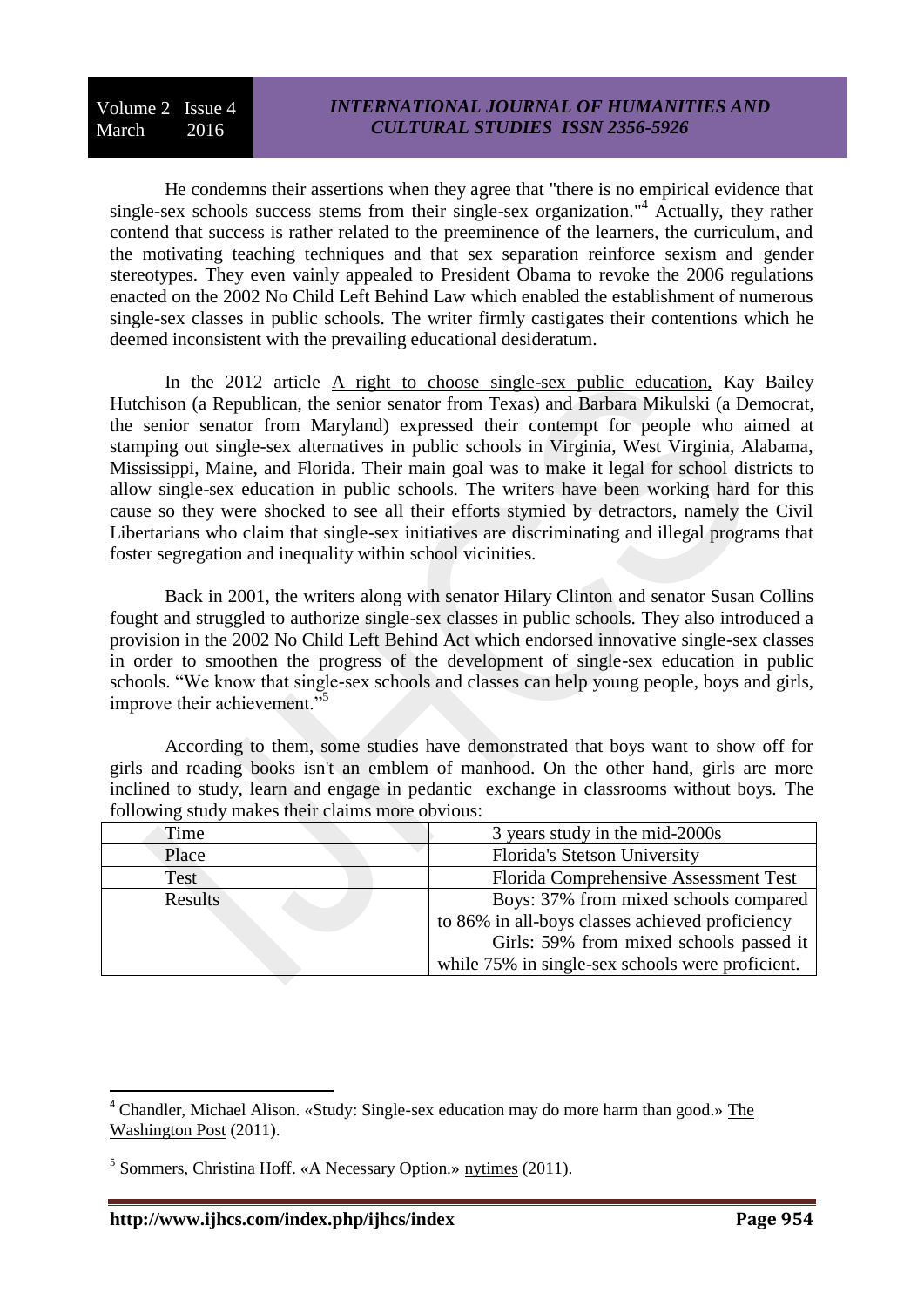#### **2/ The dissenters' Dispositions**

In order to improve educational achievements, some schools resorted to the single-sex program. Notwithstanding, a recent study (in science journal) has indicated that there is no evidence that single-sex education improves academic results. On the contrary, kids are rather prone to gender stereotypes and to become sexist since boys and girls lack the appropriate opportunity to confabulate and study with the opposite sex.

Some psychologists claim that gender separation leads the pupils to deduce segregational differences with the opposite sex. For example, boys wonder whether they are as competitive as girls in some artistic and literary subjects . It also fosters the assumption that girls lack the characteristics of cooperative learning and cannot fit in a mixed learning environment even though neuroscientists have debunked the theory that boys' and girls' brains develop differently and respond differently to different teaching techniques.

Added to that, dissentients believe that segregation leads to prejudice, limits the students' social skills and ability to work and co-exist with the opposite sex (in the outside real world) and deteriorates the students' communicative savvy. Single-sex classes deprive students of any preparation for the real world where communication with the opposite sex contribute to the development of social skills. On the other hand, coeducational schools promote interaction with the opposite sex and eliminate sexism while it is alleged that singlesex education restricts oral communication skills and fosters discrimination.

### **a/ Case study: The Alabama and Idaho School Districts Case**

In 2012, the ACLU (The American Civil Liberties Union) filed legal suits against Middleton Heights Elementary in Middleton, Idaho and Huffman Middle school in Birmingham, Alabama with the federal Department of Education's Office of Civil Rights (OCR). These schools adopted illegitimate single-sex educational programmes because they did not clearly state that single-sex classes are optional and not compulsory while parents should be aware that they have the possibility to opt in or opt out.

In Idaho (Middleton's program), the program started in 2006 and boys and girls were separated and taught differently. On the one hand, boys were more encouraged to extend their personalities in exercises and movements. Competitive boys should not make eye contact and should be seated shoulder-to-shoulder. Boys were also supposed to identify with male teachers models. The stereotypical image conveyed through this procedure portrayed men as independent and active agents of society. On the other hand, girls were set in a quiet environment and disposed face-to-face. They were therefore defined as passive and dependent.

In Alabama Huffman Middle school, the programme was initiated in 2010. Boys and girls were separated for class activities, lunch breaks and any other supposed conjoined activity. While school curriculum for boys' classes laid emphasis on manly behaviour since as reported by the Gurian Institute's founder, Michael Gurian: " boys are better than girls in math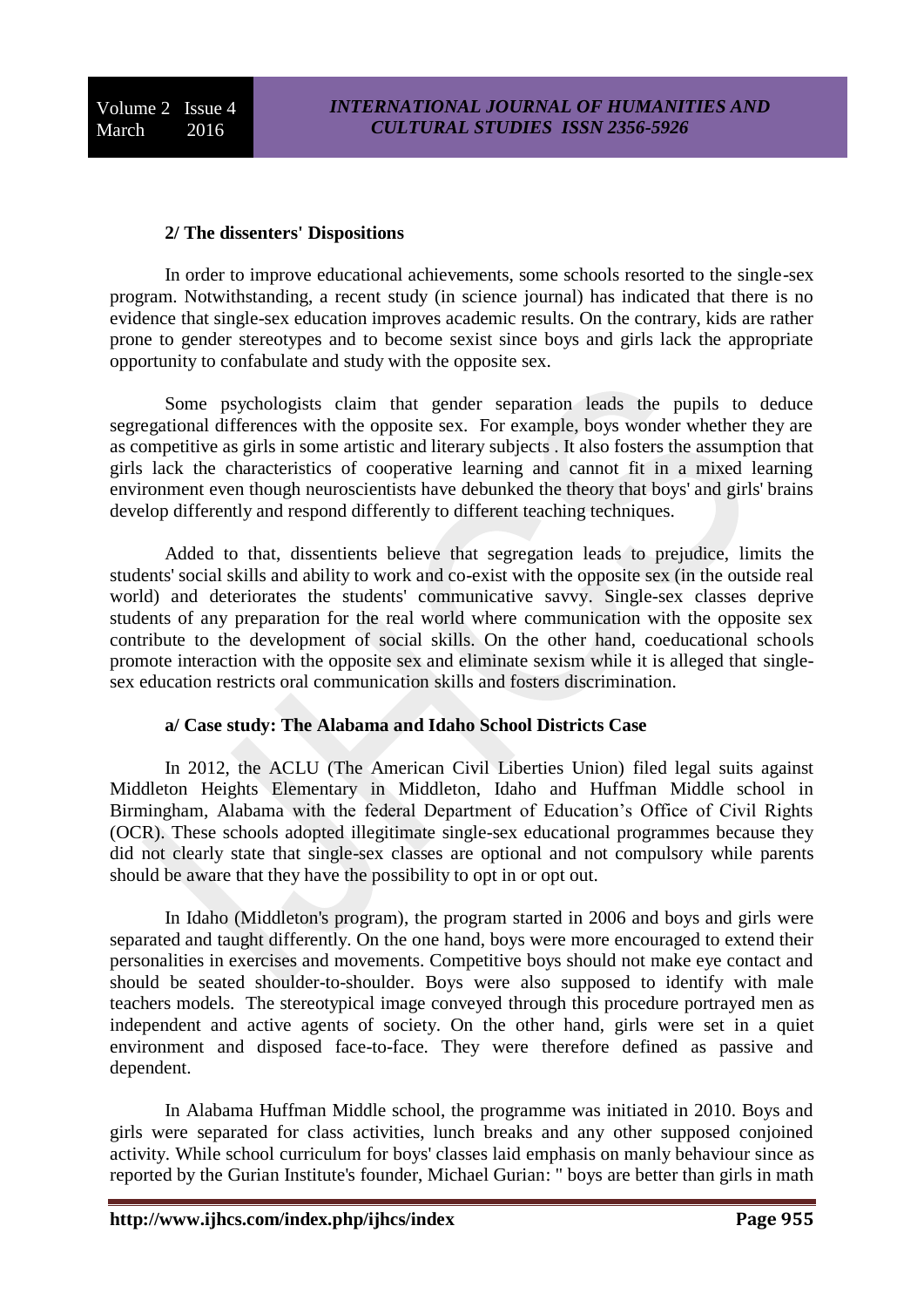because their bodies receive daily surges of testosterone, while girls have similar skills only "a few days per month" when they experience "increased estrogen during the menstrual cycle"<sup>6</sup>. Students who wanted coeducation had to be reassigned to another school.

Conversely, according to Olivia Turner, executive director of the ACLU of Alabama: "Every individual child learns differently, and no child should be forced to conform to one theory of how he or she should learn...Assuming that boys and girls learn according to their hormones is just an old-fashioned stereotype."<sup>7</sup>

The first objection of the ACLU revolved around the fact that the law requires the programme designers to inform parents that the programme is voluntary and not compulsory. Actually, to comply with Title IX, parents should consent to the enrolling of their kids by signing a mandatory written document.

In Middleton schools, parents were not aware that they could have the choice. A conducted survey in 2012 revealed that 48.6% of parents assumed that they could not commit themselves and choose the suitable classroom type for their children.<sup>8</sup> In Huffman middle school, there was no coeducational alternative; students were compelled to take separate classes, a venture that transgressed Title IX's regulations on single-sex education.

The ACLU also denounced the unavailing efforts for an academic agenda that brought about no actual improvement. In fact, the ACLU members rejected the assumption that kids learn better separately. "no evidence exists showing that single-sex education is 'better' than coeducation for students."<sup>9</sup>

On these accounts, The ACLU required the OCR (Office for Civil Rights) to make these schools comply with Title IX Regulations which, among other things, state that singlesex programs are allowed only on the premises of academic achievements and that the law doesn't allow sex stereotypes as those applied in those schools.

# **b/ Case study: The Breckinridge Ruling**

In 2008, the ACLU filed a suit stating that Breckinridge County Middle School's (Kentucky) initiative to offer single-sex classes was illegal and discriminatory. It argued that (even though the school did not compel any student to attend single-sex classes) it

<sup>1</sup> <sup>6</sup> Funcheon, Deirdra. «Broward Schools Teach Boys and Girls Separately Because of "Testosterone" and "the Menstrual Cycle," ACLU Complaint Says.» Broad Palm Beach, NY Times (2014).

<sup>7</sup> Retrieved from https://www.aclu.org/news/aclu-asks-dept-education-investigate-single-sexprograms-rooted-stereotypes

Ibid

<sup>&</sup>lt;sup>9</sup> Susan Morse, American Association of University Women. Educational Foundation. Separated by sex: a critical look at single-sex education for girls. The Foundation, 1998.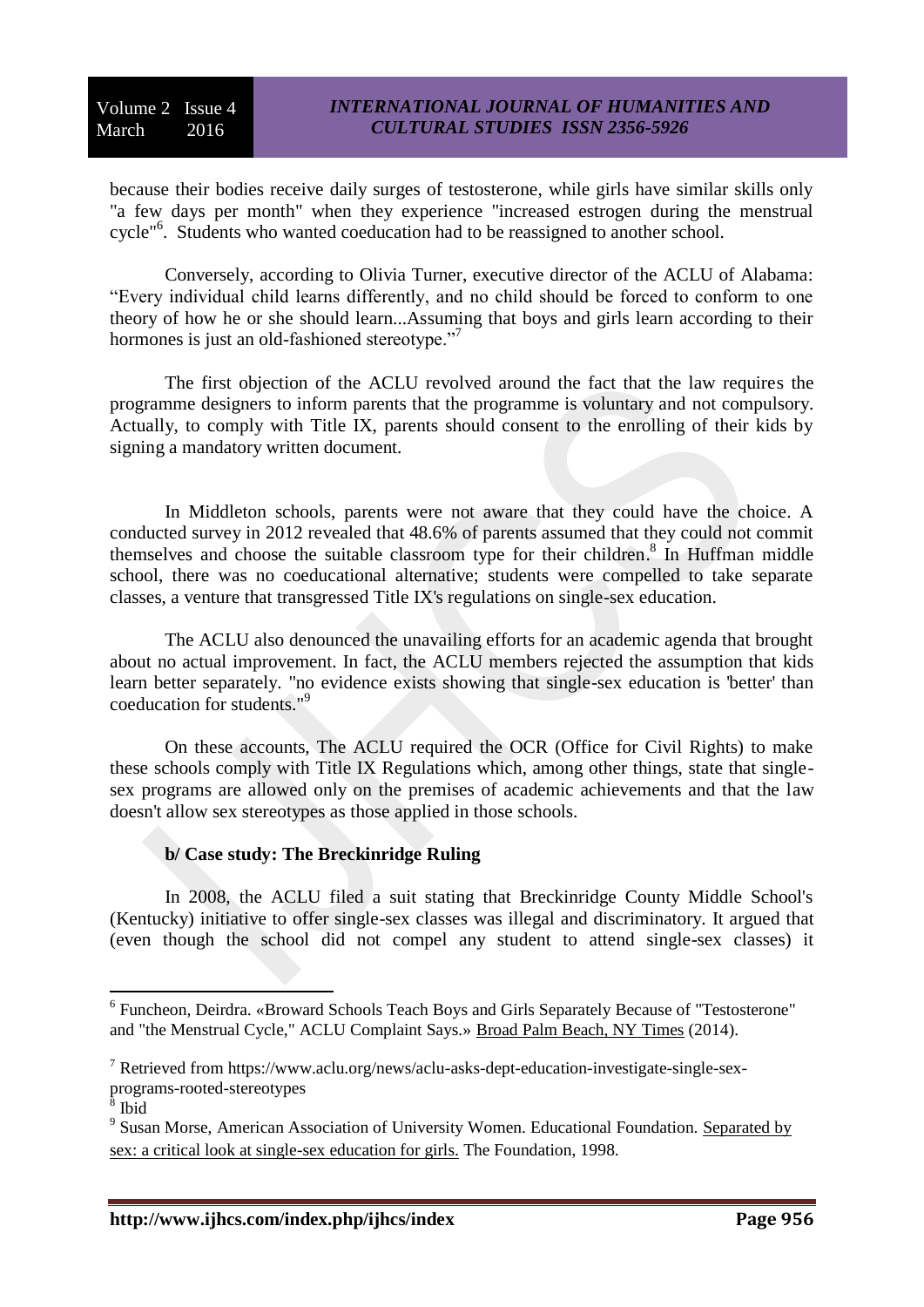transgressed numerous state and federal laws which comprised Title IX and the equal Educational Opportunities Act.

In its arguments, the ACLU equated racial segregation with gender segregation and denounced the harmful ramifications of exposing students to single-sex classrooms environment even though those very same students were attending coed classrooms.

The United States District Court for the Western District of Kentucky ruled in favor of the Breckinridge County Middle School and Judge Charles Simpson concluded that the ACLU''s contention ". . . finds no support either in law or in the record of this case. No legal authority supports the conclusion that optional single-sex programs in public schools are ipso facto injurious to the schools' students. Unlike the separation of public students by race, the separation of students by sex does not give rise to a finding of constitutional injury as a matter of law... The Supreme Court has never held that separating students by sex in a public school - unlike separating students by race - or offering a single-sex public institution is per se unconstitutional. [Judge Simpson then cites three Supreme Court decisions*:* US v. Virginia; Mississippi Univ. for Women v. Hogan; *and* Vorchheimer v. School District of Philadelphia *,*  in support of this point.] (p.  $6-7$ )<sup>10</sup>

As a result, the Breckinridge ruling released eventually in June 2011 ratified the lawfulness of the Title IX 2006 regulations.

## **c/ Case Study: The Wood County Ruling**

In consideration of some detractors' claims that very few teachers are trained to apply gender-specific didactic procedures and instructive methodologies, Leonard Sax, founder of the National Association for Single-Sex Public Education (NASSPE 2002) conducted in 2010 a two-days training workshops to train teachers ad develop their teaching methods into motivational strategies to implement single-sex classes. He believed that academic attainment can be boosted if educators apply some educational strategies and techniques adapted to the specific development of their students (boys or girls) in order to expand educational perspectives.

According to Leonard Sax, girls turn into high achievers when they are set in a quiet classroom and are called by their first names, and boys excel when they are challenged with rapid-fire questions and are called by their last names. Leonard Sax also presumed that there are psychological differences between boys and girls because when consorted together, boys tend to be aggressive and violent while when girls team up they rather accept gender stereotypes.

Hence, Mackenzie Lackey, a 6th grade teacher at Van Devender, in Parkesburg ,West Virginia, observed that it was frequent among her male students to disregard reading books because they would consider that emasculating. Her innovative gender-specific strategy consisted in separating boys from girls and then dividing all-boys groups into teams to foster competition. Unlike girls who do not appreciate competition and challenges with their friends

 $\overline{a}$ <sup>10</sup> United States District Court, W.D. Kentucky, at Louisville. CIVIL ACTION NO. 3:08-CV-4-S. (W.D. Ky. Jun 14, 2011)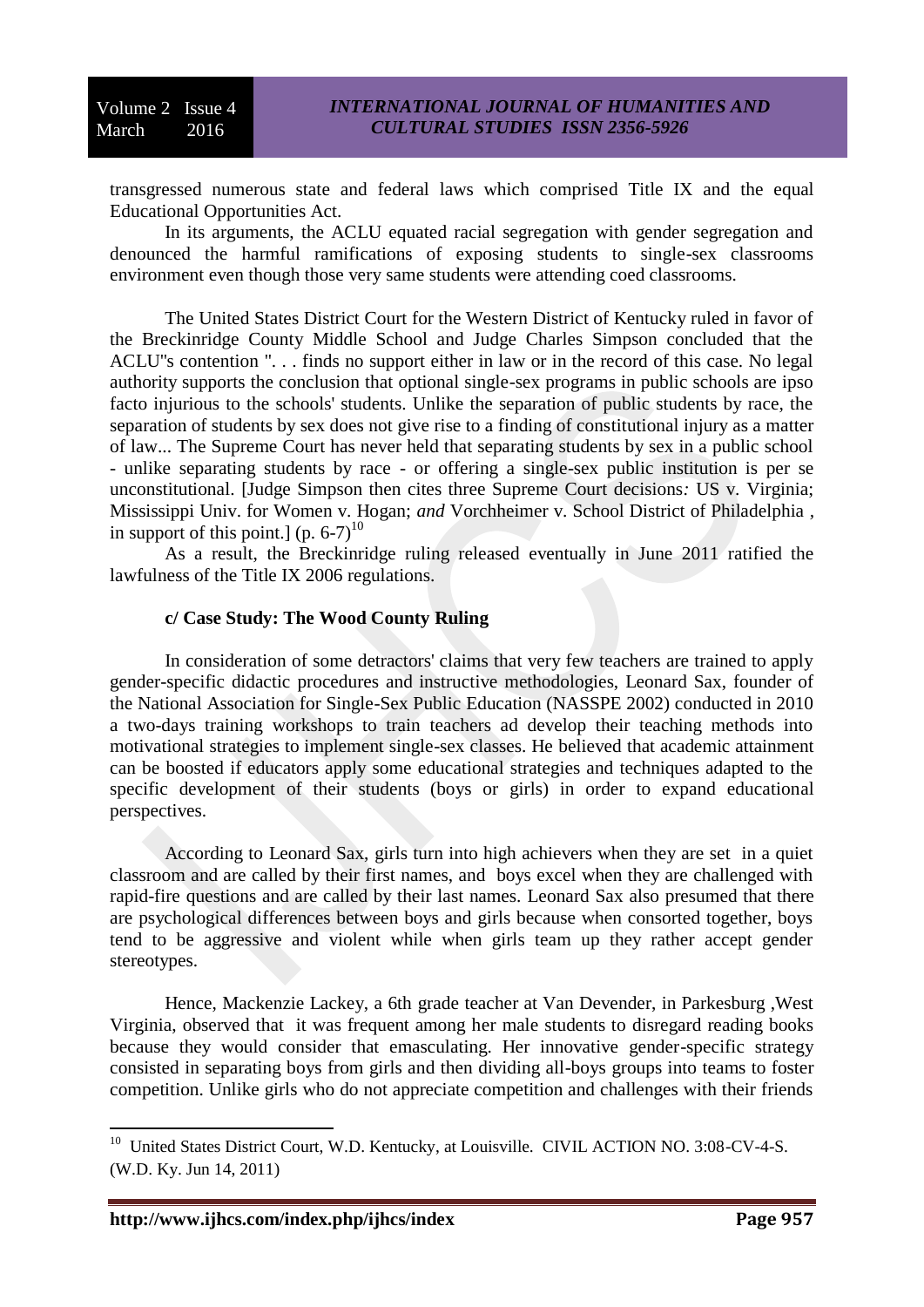(in the opposing team), boys are mostly known for their natural urge for competition that inherently triggers aspiration and motivation. Boys participated in a reading incentive program called 'Battle of the Books' and as a result, Lackey's 6th grade all-boys groups defeated all the other groups of the school (inclusive of the 7th and 8th graders).

Howbeit, a federal judge ruled that single-sex classes in Van Devender Middle School should be reconstructed into a coeducational pattern. In fact, a mother and her daughters, supported by the ACLU, filed a complaint against the school on the presumption that the educational methods used to teach boys and girls in the single-sex classes were based on pseudoscience and forging gender stereotypes. They also claimed that the supposedly innovative teaching techniques negatively affected their academic attainment and infringed their civil rights.

One of the complaining mother's daughters who were diagnosed with attention-deficit disorder was always scolded for being agitated while boys, on the other hand, were incited to be active and openly move around the classrooms. Her other daughter who was legally blind, asservated that the classrooms were not adequately luminous since the teachers assumed that girls' responsiveness depended on the different types of light.

On account of this, the Wood County school districts rebuffed those overments and insisted they were acting in a bona fide way. "Wood County district officials deny the allegations, and one single-sex education expert who testified on behalf of the school agrees, saying she thought the approaches in the classroom were thoughtful, rather than based on stereotypes."<sup>11</sup>

Ulteriorly, Chief Judge Joseph Goodwin of the [US District Court for the Southern](http://www.csmonitor.com/tags/topic/U.S.+District+Court+for+the+Southern+District+of+West+Virginia)  [District of West Virginia](http://www.csmonitor.com/tags/topic/U.S.+District+Court+for+the+Southern+District+of+West+Virginia) agreed with the complainants and acknowledged that the program was not unequivocally independent and even claimed that Sax's approach rested on pseudoscience and stereotypes.

The Wood County ruling released in august 2012 confirmed the authority of the Title IX 2006 regulations but also insisted on the voluntary characteristics of the programme. Parents or guardians should sign a written consent form without which their children cannot be admitted to single-sex classrooms in coeducational public schools. The ruling is legally prescribed in the West Virginia circuit only. Hence, despite the fact that the ruling is binding only in the state of West Virginia, it could incite various school districts all over the country to endorse an opt-in policy for single-sex classes.

<sup>&</sup>lt;sup>11</sup> Khadaroo, Stacy Teicher. «Judge Stops W. Va. Single-Sex Classes: Were They a Success or Psuedoscience? .» abcnews (2012).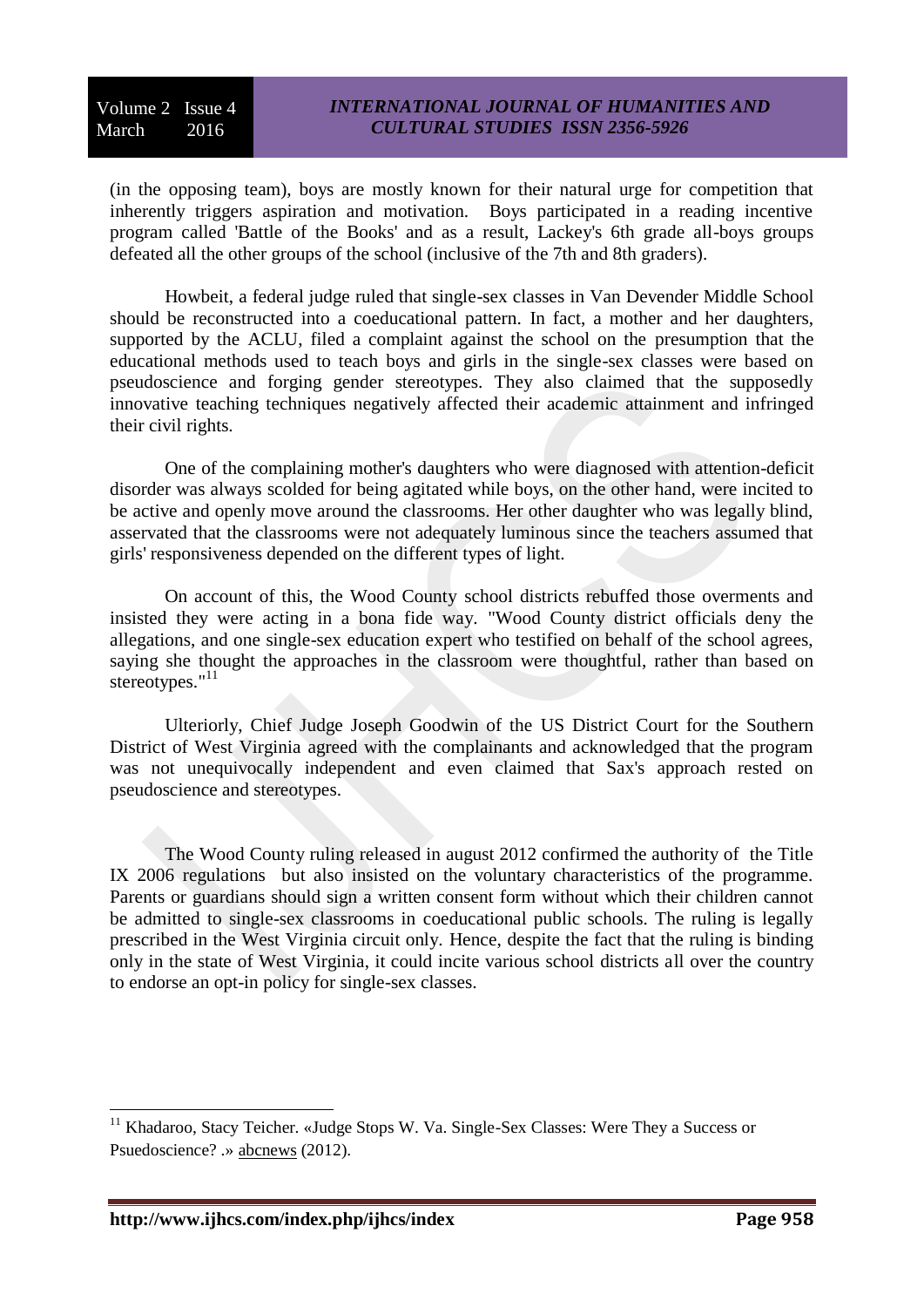## **IV/ Concluding Thoughts**

Both federal court rulings, the Breckinridge ruling and the Wood County ruling upheld the constitutionality of the 2006 Title IX regulations but also aimed at clearing up the vagueness that revolved around the 2006 regulations and the implementation of 34 CFR 106.34 (Implementing Title IX of the Education Amendments of 1972) which prohibits discrimination on the basis of sex in all education programs or activities that receive federal financial assistance and which applies only to coeducational schools, not to single-sex schools.

One ironical and plausibly inadvertent outcome of these rulings lies in the fact that American single-sex public schools currently enjoy a more straightforward legal and official status, and are much less susceptible to be exposed to lawful challenges than single-sex classrooms in coeducational schools.

To conclude, single-sex education is not definitely best-for-all but it is preferable for some, and it is the parents' right to opt for what is best for a child in order to determine childhood development and educational attainment.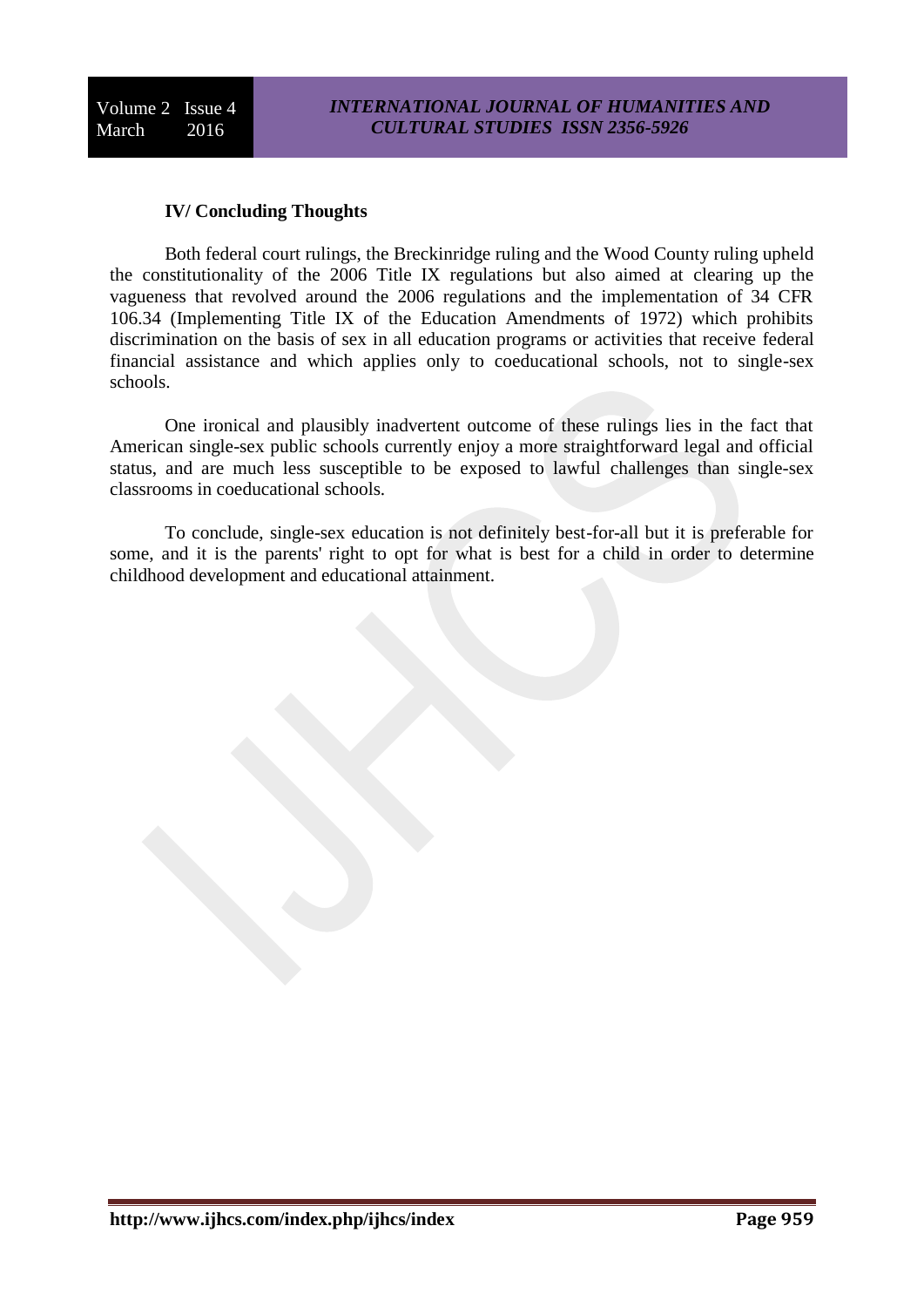### **References**

Campbell, Hank. «Are Single-Sex Schools Better For Education?» Sciece 2.0 (2011).

Chandler, Michael Alison. «Study: Single-sex education may do more harm than good.» The Washington Post (2011).

Collins, Dan. «Bush Push For Single-Sex Schools.» CBS (2002).

Diop, Mateen. Single-Gender Schools and the Inner-City; Can They Work? Mateen Diop, 2010.

Fletcher, Michael A. «Single-Sex Education Gets Boost: Bush Plan Would Reverse Key Policy.» The Washington Post (2002).

Funcheon, Deirdra. «Broward Schools Teach Boys and Girls Separately Because of "Testosterone" and "the Menstrual Cycle," ACLU Complaint Says.» Broad Palm Beach, NY Times (2014).

Hutchison, Kay Bailey and Barbara Mikulski. «A Right to Choose Single-Sex Education.» The Wall Street Journal (2012).

Khadaroo, Stacy Teicher. «Judge Stops West Virginia Single-sex Classes: Were They a Success or a Pseudoscience? .» The Christian Science Monitor (2012).

Logan, Jesse. «Separate And Unequal?» Psychology Today (2001).

Riordan, Cornelius. Single-Sex Schools: A Place to Learn. Rowman & Littlefield Publishers, 2015.

Salomone, Rosemary C. Same, Different, Equal: Rethinking Single-Sex Schooling. Yale University Press, 2008.

Sax, Leonard. Why Gender Matters: What Parents and Teachers Need to Know about the Emerging Science of Sex Differences. Potter/TenSpeed/Harmony, 2007.

Schemo, Diana Jean. «Federal Rules Back Single-Sex Public Education .» nytimes (2006).

Sommers, Christina Hoff. «A Necessary Option.» nytimes (2011).

Spielhagen, Frances R. Debating Single-Sex Education: Separate and Equal? R&L Education, 2013.

Stanberry, Kristin. «Single-sex education: the pros and the cons.» Great!Schools website (2015).